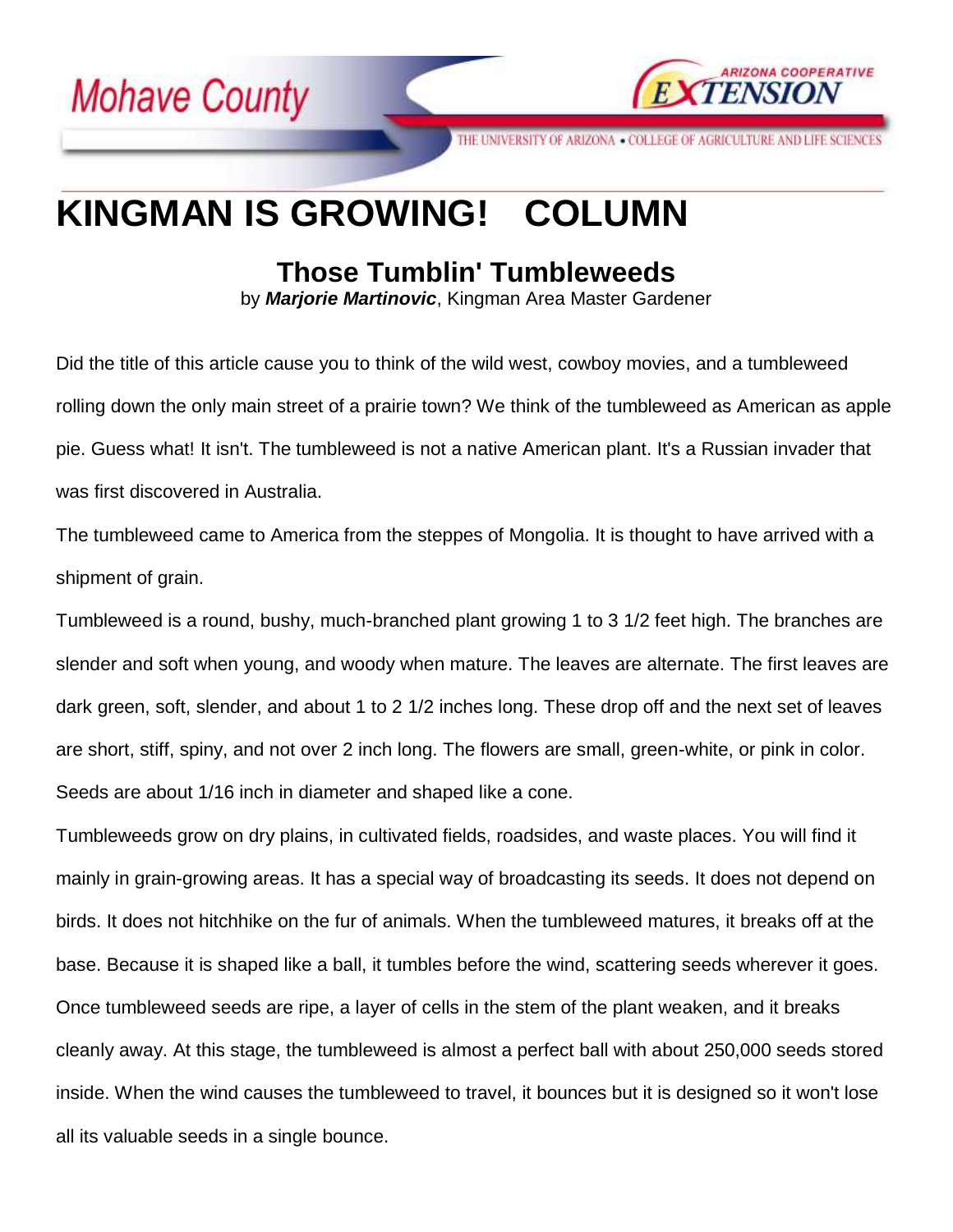Around Odessa, in southern Russia, the tumbleweed was called "Tartar Thistle". Other names for it are saltwort, Russian cactus, wind witch, buckbush, soft roly-poly and prickly roly-poly. The tumbleweed seeds perhaps had been accidentally mixed in with some imported flax seed. Within twenty years it had covered more than a dozen states.

Tumbleweeds were soon worse than a nuisance. Tumbleweed drove many farmers from their homes. It was so frightening that a legislator from North Dakota suggested that a wire fence be built around the entire state to stop the advance of the tumbleweed.

It seemed nothing could stop the tumbleweed. Even fire could not kill the tumbleweed. Because it is so light, the wind carried it over fire breaks to set fire to crops and houses.

Tumbleweeds have very pointy leaves that penetrate heavy leather gloves. While blowing every which way, tumbleweeds lacerated horses' legs. Anything that affected the horse was serious. In the American west, the horse was not just transport but it was also the basic source of power. Tumbleweeds became an environmental disaster.

The main reason the tumbleweed survived is agriculture. In the American mid-west, the tall prairie grasses would have made it impossible for the tumbleweed to roll any distance. As time passed, the grasses were replaced by ploughed fields. Tumbleweed has followed farmers as they migrated around the world.

Tumbleweed thrives in disturbed soil, especially if it is sandy. Archaeologists have found tumbleweed seeds in some of the oldest agricultural sites in the world. Without agriculture, tumbleweed would have been a minor plant, living in areas that were naturally bare and denuded.

The tumbleweed is a hardy plant that is resistant to salt and drought. This plant is able to procreate so well that its seeds have not developed the protective coating or food stores seen in most other plants. The tumbleweed's taproot, which remains behind when the shrub breaks off to tumble, is nearly impossible to destroy and grows a new plant every year.

Tumbleweed, needless to say, is considered a pest and an invasive species. It has little, if any,